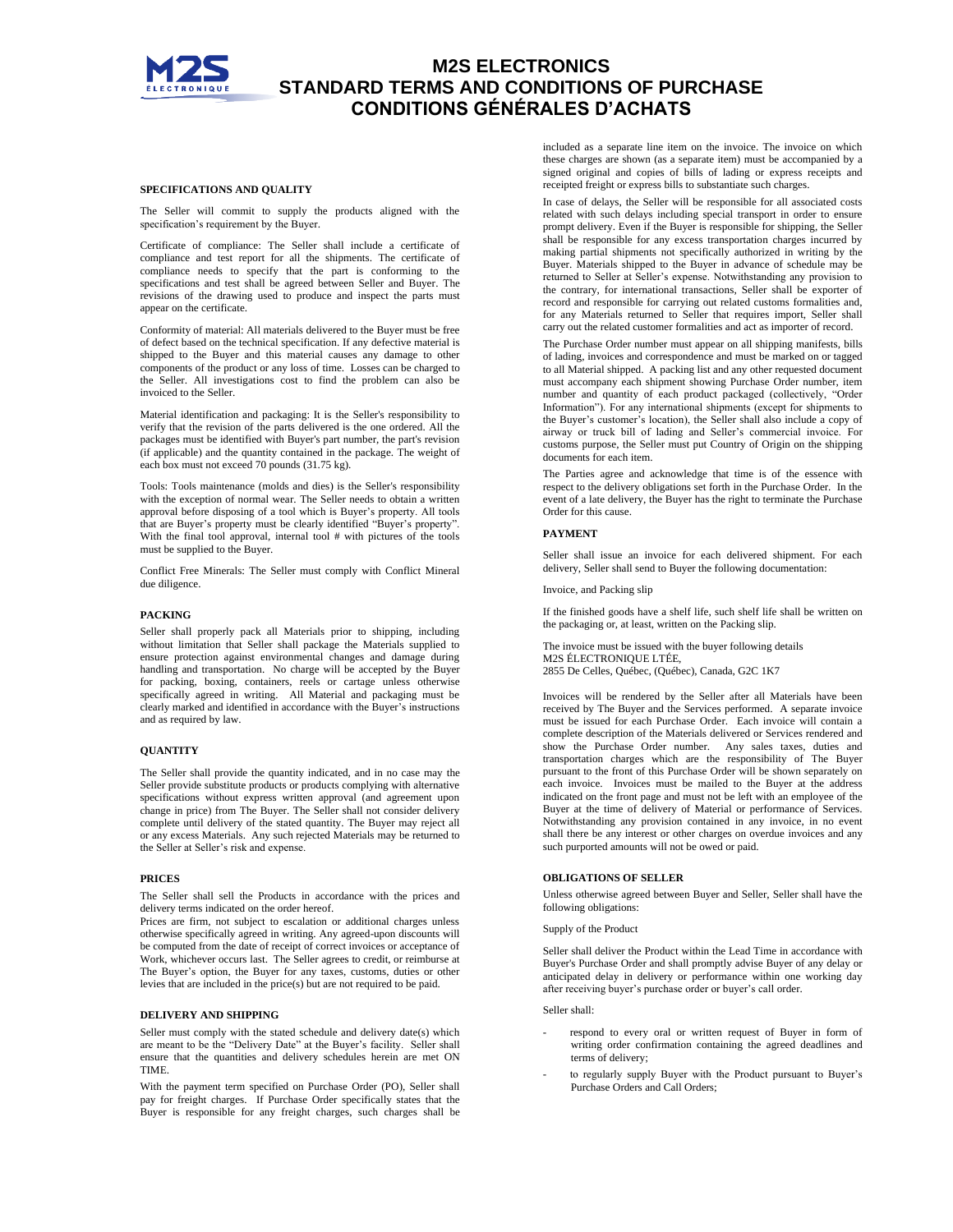

- submit the Certificate of Compliance and Analysis with each delivery in accordance with the Specifications;
- in case of Extraordinary Needs urgent demand of the Buyer, be at Buyer's disposal 24 hours daily, 7 days in week. Buyer shall send these extraordinary urgent requests to the email or phone numbers agreed in written between both Parties and Seller should response within the same day;
- in case of unforeseen circumstance and events in the plants of Seller to inform the Buyer in writing without undue delay.

## Guaranties and warranties

The Seller guaranties and warrants that the products will be suitable for the specified purpose for which it is purchased after acceptance by the Buyer. In addition, the Seller expressly guaranties and warrants that by the Buyer: (i) all products shall conform to the strict requirements and specifications of this Purchase Order; (ii) all design, workmanship and otherwise regarding all products shall be free of defects and failures; (iii) all products shall be performed in accordance with no less than industry standards by qualified personnel; (iv) none of the products infringe the intellectual property of any third party, and no products are subject to restrictions on use; and (v) all products, and all actions, practices and operations by Seller related hereto, comply with all applicable law in CANADA.

In the event of failure to adhere to any of the forgoing, in addition to any other remedies the Buyer may have, all Work shall be replaced or repaired at The Buyer's or its customer's site by the Seller immediately at no additional cost. Any non-conforming services shall be reperformed. In the event that the Seller is unable or unwilling to affect immediately such repair, replacement, or re-performance the Buyer shall have the right to effect or have been effected such repair, replacement, or re-performance at the Seller's expense. If the Buyer approves sending any materials back to Seller for repair, Seller shall also be responsible for and promptly pay all repackaging, handling and transportation charges (both ways). In all cases, Seller shall be expressly responsible for and promptly pay all labor costs, customer chargebacks and all other damages and costs of the Buyer and its customer. Any attempt by Seller to disclaim any of the warranties or guaranties herein shall be void and of no effect.

## Technical Support Services

As required by the Buyer , the Seller shall make available at no extra cost the services of one (1) or more factory trained, qualified, field service engineer(s) or technician(s) for assistance on a full time basis at the location designated by the Buyer. Such technical support shall be available during the following phases of the PO in order to ensure prompt resolution of any issue related to the products, and to support the Buyer in regard to proper use, care and maintenance of the products, and consist of the following:

- Inspection, operation, testing, qualification, commissioning and adjustment of the products; and
- Closing of all Open Items and acceptance of the products and the Equipment by the Customer; and Defects Liability Period.
- The Supplier's personnel assigned to this technical support shall assist to all of these and have adequate testing equipment and necessary Spare Parts to ensure the fulfilment of such tasks.

Whenever the Buyer requires technical support in regard to the products, the Buyer shall advise the Supplier of the problem and of the need for technical support within the time period specified in the PO. The Supplier shall then make available such quantity of competent personnel as may be needed to provide the required technical support, and supply the Buyer with an action plan during said time period at no extra cost to the Buyer.

The failure of the Supplier to provide the required technical support which forces the Buyer to dedicate additional resources and labor for the proper performance or integration of the Goods into the Equipment shall entitle the Buyer to charge back the costs incurred by such allocation of additional resources.

## Return of goods:

The Seller shall credit all the material returned and invoice the returned quantity. All shipping and custom fees to return the material to supplier and replace the material to the Buyer are Seller's responsibility.

Modifications to components and process:

Supplier has the responsibility to advise the Buyer at least 120 days before of all modifications brought to the components used, to the source of these components, and to the processes used by supplier or its subcontractor or manufacturer in the manufacturing of these components.

Should a change occur, a period of time sufficient for the approval of the new component, tooling or of the new process must be granted to Buyer. During that approval period, supplier must ensure that the component initially approved by Buyer will be provided to him.

All expenses incurred (inspection, loss of production, service, engineering, transportation…) for the modification, without approval, of a component or process, or in reason of the bad maintenance of the equipment or tools by a supplier, may be claimed by the Buyer.

## **OBLIGATIONS OF BUYER**

In case of Extraordinary Needs, the Buyer shall inform Seller in writing via email or to phone numbers indicated in written by Both Parties.

#### **PRECEDENCE OF DOCUMENTS:**

Precedence of documents is as following in the relationship between the Buyer and the Seller:

- M2S Supply Contract Agreement
- Annexes of the M2S Supply Contract Agreement
- Special agreement (NCNR,...)
- M2S Blanket PO (VB) & M2S Purchase PO (VC)
- Other documents required by the Buyer to the Seller

## **FORCE MAJEURE**

The performance of the obligations of the Buyer and Seller under these terms and conditions may be suspended in whole or in part by either party in the event of, and to the extent that, such performance is prevented by an Act of God, war, riot, fire, explosion, accident (other than where caused by the negligence or willful default of Seller), flood, sabotage, terrorism, industry-wide strikes, compliance with governmental laws which is not informed to entrepreneur at least 3 months in advance for proper preparation , regulations, orders or action, national defense requirements, or other similar events that are beyond the reasonable control of such party which could not be foreseen. Any such event shall be deemed a force majeure event.

## **CONFIDENTIALITY**

Confidential Information" means all business and/or technical information: (i) relating to the subject matter of these terms and conditions; (ii) concerning the Disclosing Party and its products, operations, research and development efforts, inventions, trade secrets, computer software, plans, intentions, market opportunities, processes, methods, policies, recipes, formulae, vendor and Buyer relationships, finances and other business operations and affairs; and (iii) of third parties that the Disclosing Party maintains in confidence, that has been or may be disclosed to the Receiving Party in written and/or other materials, through the Receiving Party's access to premises, equipment or facilities of the Disclosing Party, or by oral communication with employees, consultants, or agents of the Disclosing Party, in connection with, or incidental to, these terms and conditions and all tangible embodiments of such information. The Confidential Information of each Party (whether disclosed by a Party or by the relevant M2S Électronique Affiliate) shall include the Confidential Information of its M2S Électronique Affiliates.

A Party shall: (i) hold the Confidential Information in strict confidence, apply to such Confidential Information at least the same standard of care with which it treats its own proprietary and confidential information (being no less than a reasonable standard of care); (ii) not use any Confidential Information for any purpose other than in accordance with this Contract; and (iii) not disclose Confidential Information to any person other than its employees who have a need to know such Confidential Information.

The Parties' respective obligations of confidentiality contained in this Contract shall not apply to information that: (i) at the time of disclosure was in the public domain or comes into the public domain other than through breach of these terms and conditions by the Party receiving the Confidential Information ("Receiving Party"); (ii) was known by the Receiving Party (as established by Receiving Party's own records or other competent proof) before disclosure by the Party disclosing the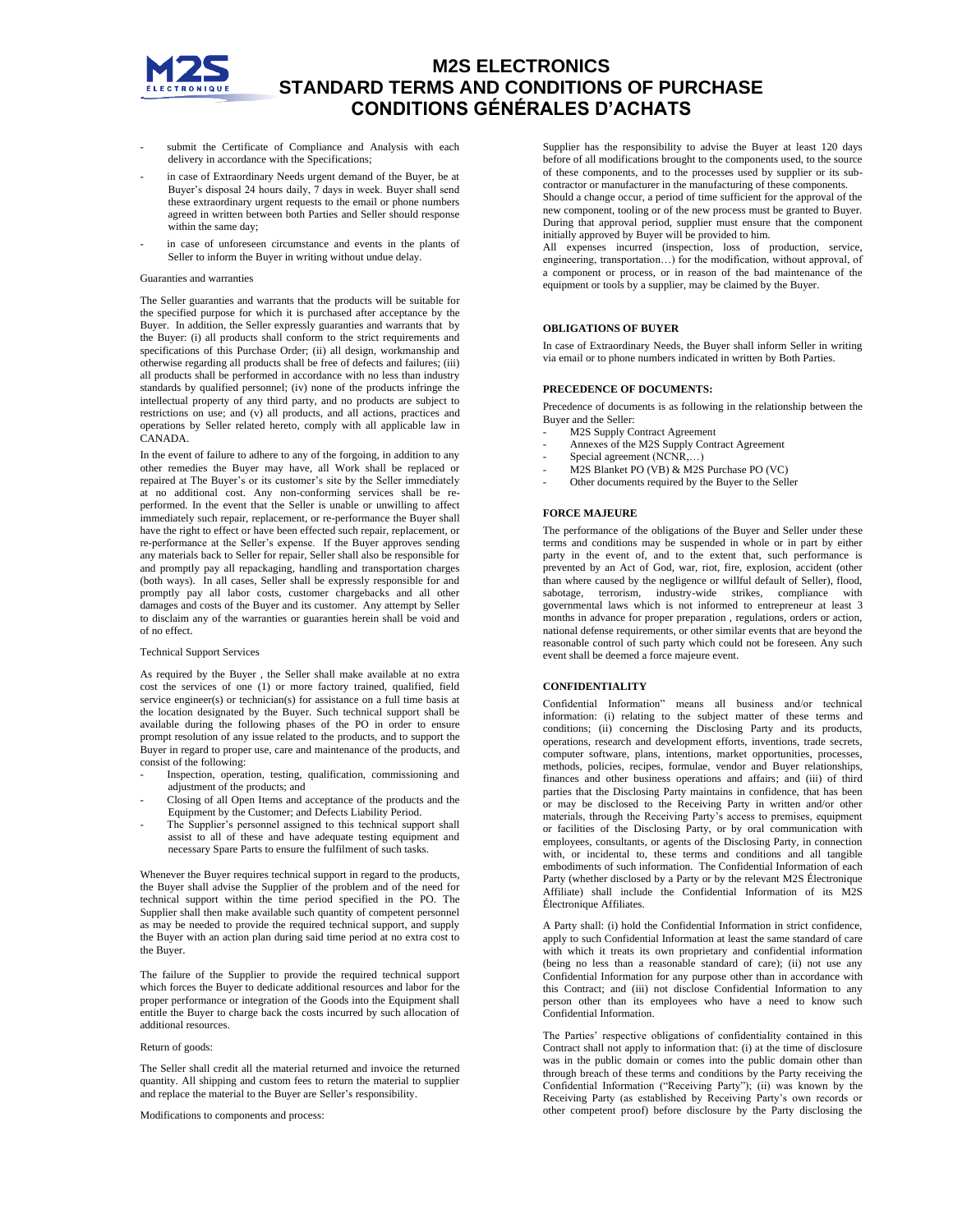

Confidential Information ("Disclosing Party"); (iii) is lawfully disclosed to the Receiving Party by a third party acting in good faith and not bound by a confidentiality obligation; or (iv) the disclosure of which is required by law, by any court of competent jurisdiction, or by any official regulatory body subject to prior consultation with Disclosing Party's legal counsel.

Each Party shall ensure that its employees, agents and subcontractors will be subject to the foregoing obligations and each party shall accept responsibility for any use or disclosure of Confidential Information by its employee representatives or contractors in violation of these terms and to take such steps as may be required by applicable law to enforce this obligation.

Each Party shall notify the Disclosing Party immediately if the Receiving Party is requested or required to disclose any Confidential Information to a third party in connection with any civil or criminal investigation or any judicial or administrative proceeding, so that the Disclosing Party may if it chooses seek an appropriate protective order.

### **COMPLIANCE WITH BUYER'S POLICIES AND RULES**

The Seller agrees and binds itself to comply with the Buyer's policies and rules, such as, but not limited to:

## The Code of Business Conduct for Suppliers

The Seller agrees to provide each of its managers, employees, service providers, representatives and agents performing the Services a copy of the Code of Business Conduct for Suppliers of M2S Electronics, a copy of which is attached as Annex "A" below. The Seller undertakes that it, its managers, employees, service providers, representatives and agents will comply with the Supplier's Code.

#### The Anti-Corrupt Practices

This Terms and conditions are contingent upon compliance with all applicable Canada laws, particularly the Foreign Corrupt Practices Act. The Seller agrees that it will not, in connection with transactions contemplated in these terms and conditions, or in connection with any other business transactions involving the Buyer, transfer anything of value, directly or indirectly, to any government official, employee of a government-controlled Buyer, or political party in order to obtain any improper benefit or advantage. The Seller warrants that no money paid to it as compensation or otherwise has been or will be used to pay any bribe or kickback in violation of applicable Canada law. The Seller agrees to provide prompt certification of its continuing compliance with applicable laws whenever requested by the Buyer.

The Seller warrants that none of its agents or employees is government officials or close family members of government officials. The Seller further warrants that it will not make payments on behalf of the Buyer without obtaining prior approval from the Buyer. A written accounting must be kept of all payments made by it or its agents or employees on behalf of the Buyer, or out of funds provided by the. A copy of this accounting must be provided to the Buyer upon request. At no time shall any payment be made by the Seller or its agents or employees to any undisclosed third party. The Buyer reserves the right to audit the Seller's compliance with the terms of these terms and conditions.

## The Supplier's Guiding Principles

In providing the Services to the Buyer, the Seller is required to and hereby warrants that it meets and will meet the following minimum standards with respect to its operations as a whole:

- Laws and Regulations of CANADA: It will comply with all applicable laws, rules, regulations and requirements.
- Child Labor: It will not use child labor, as defined by local law.
- Forced Labor: It will not use forced or compulsory labor.
- Abuse of Labor: It will not physically abuse labor.
- Collective Bargaining: It will respect employees' rights to choose whether to be represented by third parties and to bargain collectively in accordance with local law.
- Wages and Benefits: Wages and benefits will comply with local law.
- Working Hours and Overtime: Working hours and overtime will comply with local law.
- Health and Safety: Working conditions will comply with local regulations.
- Environment: It will comply with all applicable environmental laws of CANADA and local law.

Other requirements may, however, be imposed by the Buyer elsewhere in these terms and conditions or in separate communications.

The Seller agrees that it must be able to demonstrate compliance with these requirements at the request of and to the satisfaction of the Buyer. These terms and conditions include, but are not limited to, M2S Electronics and the Buyer having the right to inspect any site involved in the work for the Buyer. Should the Seller fail to satisfy the Buyer of its compliance, the Seller agrees that this Agreement is subject to immediate termination without penalty to the Buyer but with obligations to remedy direct damages suffered by the Buyer. All other policies and guidelines of the Buyer and any other agreements to which the Seller is a party shall continue in full force and effect.

#### **GOVERNING LAW**

The terms and conditions hereof shall be interpreted in accordance with and governed by the laws of the Province of Quebec without application of conflicts of law provisions thereof. Buyer may, but is not obligated to, bring any action or claim relating to or arising out of these terms and conditions in any court of competent jurisdiction in the Province of Quebec, and Seller hereby irrevocably consents to personal jurisdiction and venue in any such court Seller agrees to irrevocably waive any right to, and shall not, oppose any such Quebec action or proceeding on any jurisdictional basic, including *forum non convenience.* Moreover, Seller shall not oppose the enforcement against it in any other jurisdiction of any judgment or order duly obtained from a Quebec court as contemplated by this Section.

The parties specifically disclaim application to these terms and conditions of the United Nation Convention on Contracts for the international Sale of Goods.

## **ANNEX A: CODE OF BUSINESS CONDUCT FOR SUPPLIERS**

M2S Electronics expects all of its employees to comply with the law and act ethically in all matters. We have the same expectations of our suppliers. Our Code of Business Conduct sets the basic standards for employee conduct. This Code of Business Conduct for Suppliers establishes related requirements for our suppliers. Working together, we can achieve great success by doing the right thing.

**Note:** This Code contains general requirements applicable to all suppliers to M2S Electronics. Particular supplier contracts may contain more specific provisions addressing some of these same issues. Nothing in this Code is meant to supersede any more specific provision in a particular contract, and to the extent there is any inconsistency between this Code and any other provision of a particular contract, the other provision will control.

## **Conflicts of Interest**

Employees of M2S Electronics should act in the best interest of the Company. Accordingly, employees should have no relationship, financial or otherwise, with any supplier that might conflict, or appear to conflict, with the employee's obligation to act in the best interest of M2S Electronics. For example, suppliers should not employ or otherwise make payments to any employee of M2S Electronics during the course of any transaction between the supplier and the Company. Friendships outside of the course of business are inevitable and acceptable, but suppliers should take care that any personal relationship is not used to influence M2S Electronics's business judgment. If a supplier employee is a family relation (spouse, parent, sibling, grandparent, child, grandchild, mother- or father-in-law, or same or opposite sex domestic partner) to an employee of M2S Electronics, or if a supplier has any other relationship with an employee of M2S Electronics that might represent a conflict of interest, the supplier should disclose this fact to M2S Electronics or ensure that M2S Electronics employee does so.

## **Gifts, Meals and Entertainment**

Employees of M2S Electronics are prohibited from accepting anything more than modest gifts, meals and entertainment from suppliers.